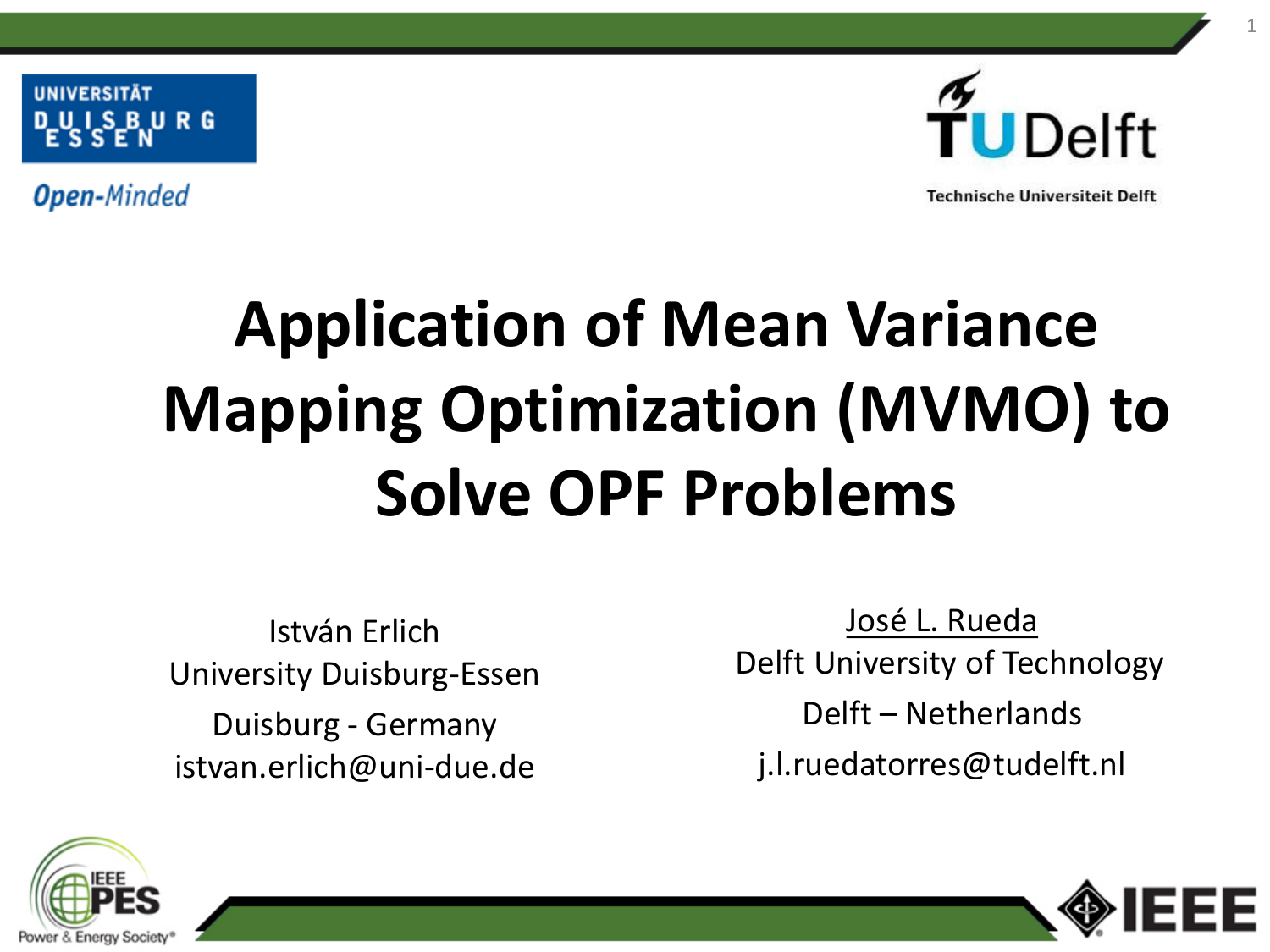# Rationale behind MVMO<br>
<sup>2</sup>

- $\Box$  Introduced by I. Erlich (University Duisburg-Essen, Germany ) in 2010
- $\Box$  Internal search range of all variables restricted to [0, 1].
- **Solution archive:** knowledge base for guiding the searching direction**.**
- **Mapping function:** Applied for mutating the offspring on the basis of the mean and variance of the n-best population attained so far**.**



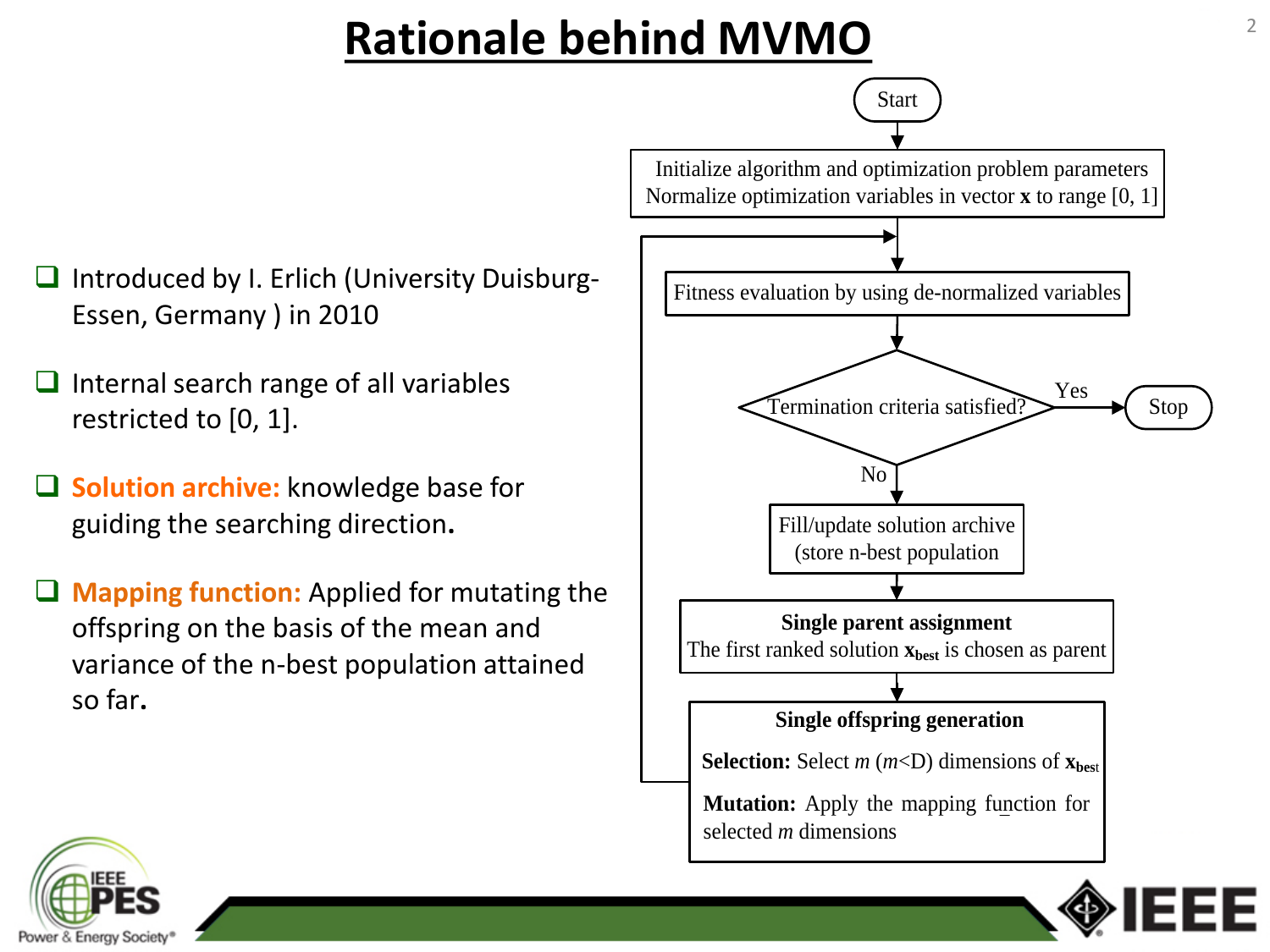#### **The hybrid variant: MVMO-SH**





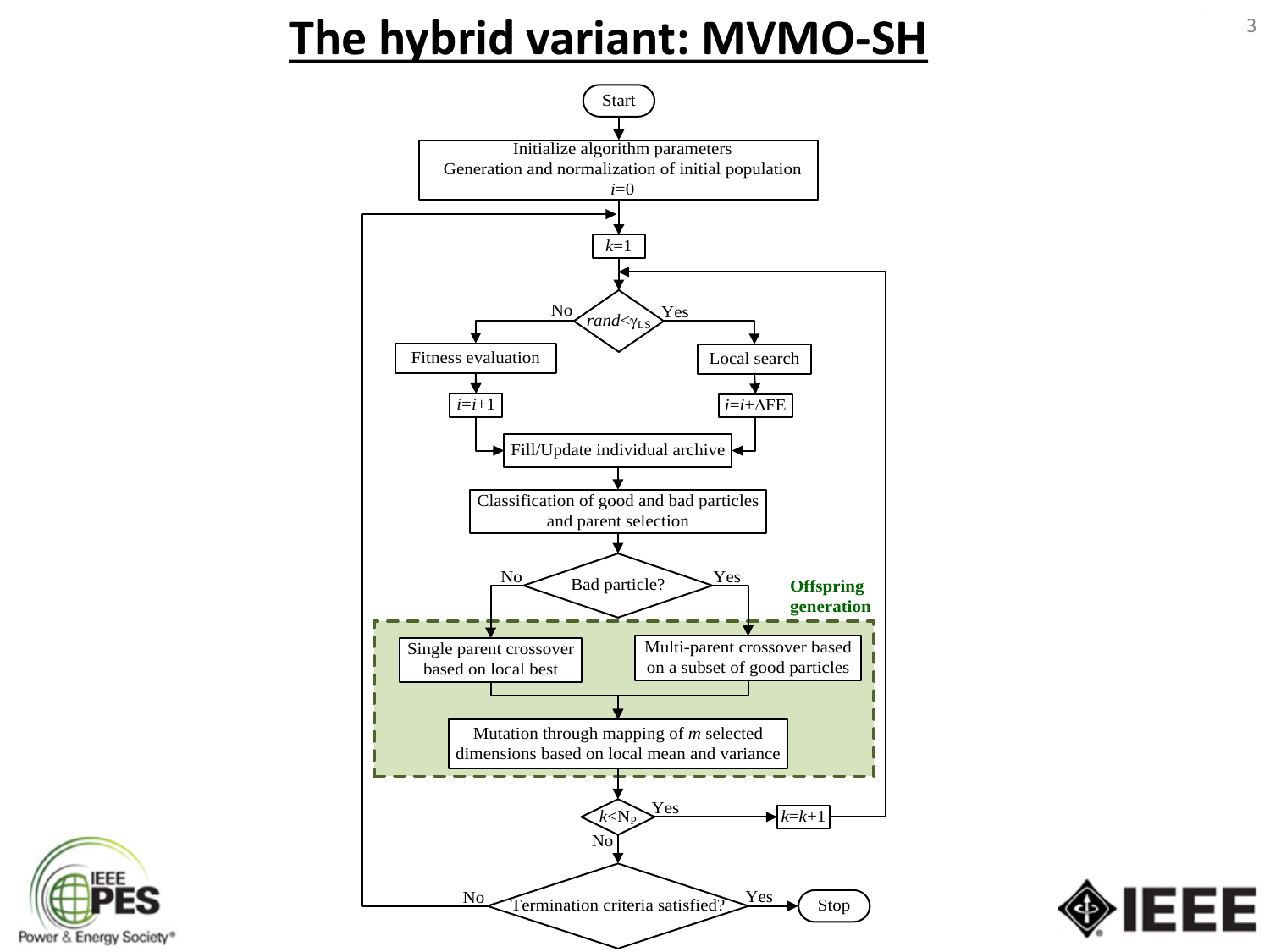# **MVMO-SH: launching local search** <sup>4</sup>

#### Local search performed according to

*rand*  $< \gamma_{LS}$  (1)

where

 $\gamma_{LS}$ : local search probability, e.g.  $\gamma_{LS} = 1.5 / 100 / D$ D: Problem dimension

Different methods can be used:

- **Classical:** Interior-Point Method (IPM)
- **Heuristic:** Hill climbing, evolutionary strategies



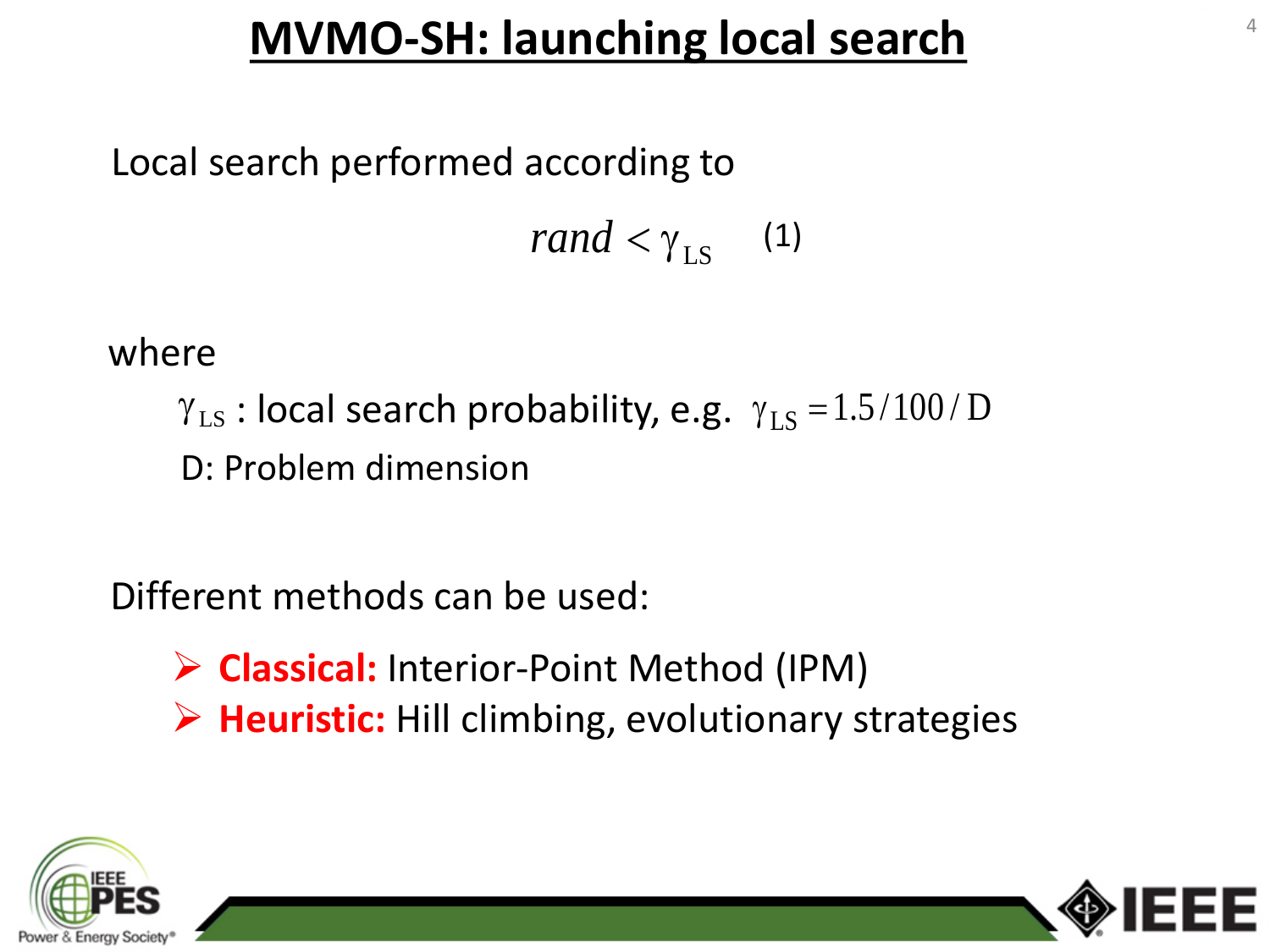#### **MVMO-SH: solution archive** 5

|                         |                                       | <b>Ranking</b>                    |                | <b>Fitness</b> |  |                | $x_1$ | $x_2$ |       |       |                                         | $x_{D}$             |         |             |
|-------------------------|---------------------------------------|-----------------------------------|----------------|----------------|--|----------------|-------|-------|-------|-------|-----------------------------------------|---------------------|---------|-------------|
| PARTICLE N <sub>P</sub> | $\boldsymbol{\mathsf{z}}$<br>PARTICLE |                                   | <b>Ranking</b> |                |  | <b>Fitness</b> |       | $x_1$ | $x_2$ |       |                                         | $\bullet$ $\bullet$ | $x_{D}$ |             |
|                         |                                       | $\blacktriangleright$<br>PARTICLE | <b>Ranking</b> |                |  | <b>Fitness</b> |       |       | $x_1$ |       |                                         | $x_2$               |         | $x_{D}$     |
|                         |                                       |                                   | 1st best       |                |  | $F_1$          |       |       |       |       |                                         |                     |         |             |
|                         |                                       |                                   | 2nd best       |                |  | F <sub>2</sub> |       |       |       |       | <b>Optimization</b><br><b>Variables</b> |                     |         |             |
|                         |                                       |                                   |                |                |  |                |       |       |       |       |                                         |                     |         |             |
|                         |                                       |                                   | Last best      |                |  | $F_A$          |       |       |       |       |                                         |                     |         |             |
|                         |                                       |                                   | Mean           |                |  |                |       |       | $x_1$ |       |                                         | $x_2$               |         | $x_{\rm D}$ |
|                         |                                       |                                   | Shape          |                |  |                |       |       | $s_1$ |       |                                         | $s_2$               |         | SD          |
|                         |                                       | d-factor                          |                |                |  |                |       | $d_1$ |       | $d_2$ |                                         |                     |         |             |



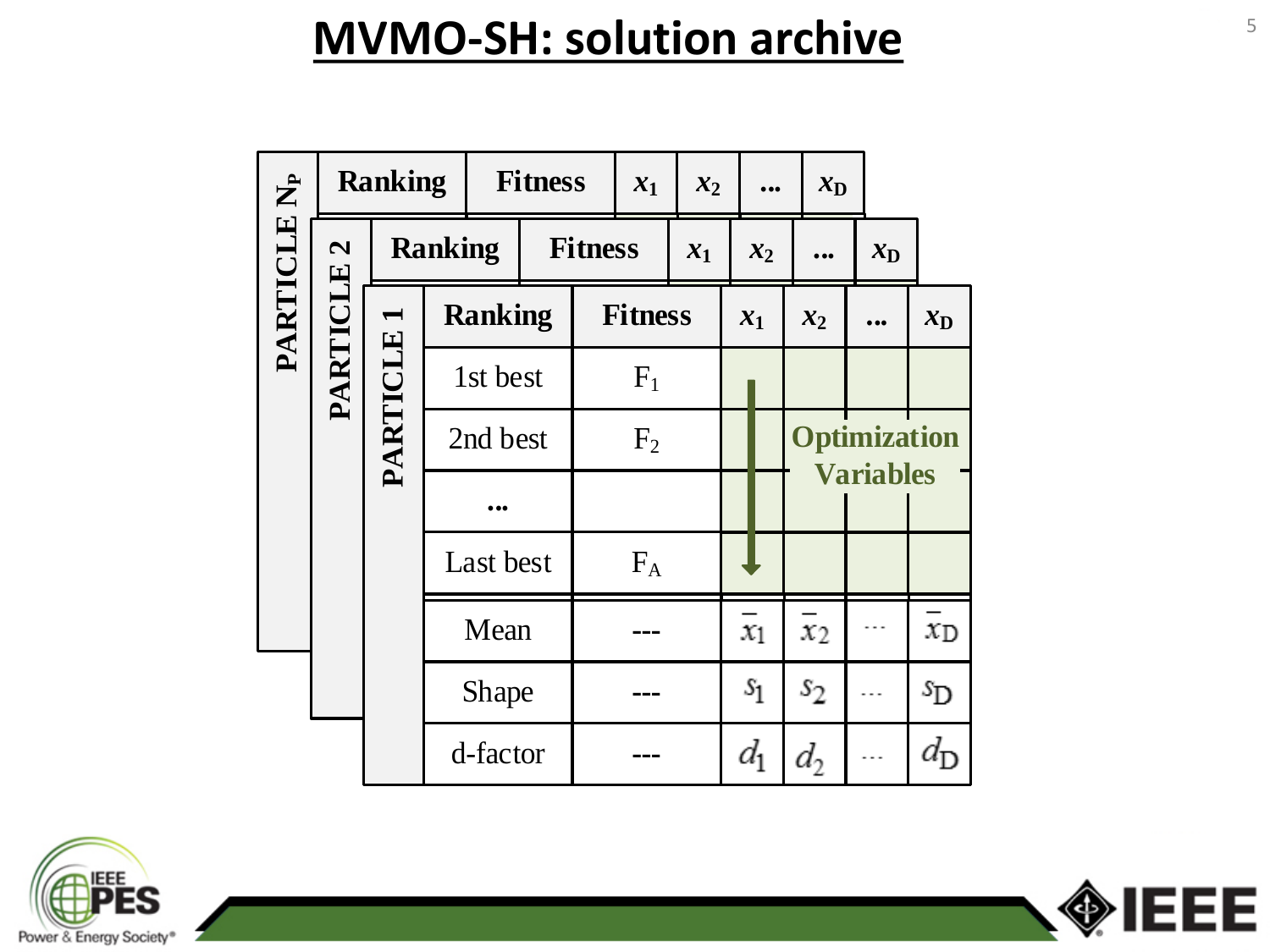# **MVMO-SH: parent selection**





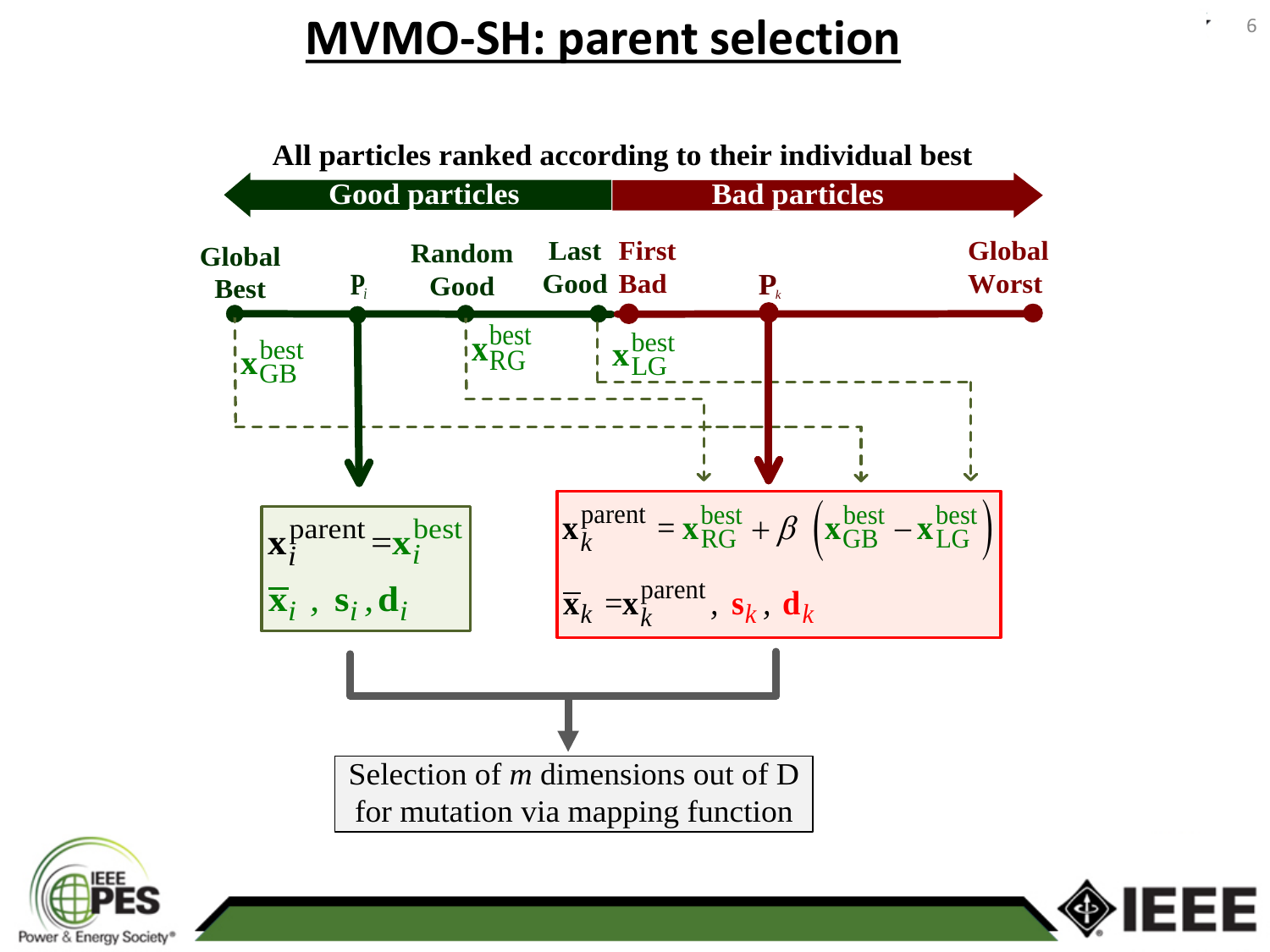# **MVMO-SH: selection of dimensions for mutation** <sup>7</sup>



Two different strategies are available:

- a) The full range corresponds with the number of mutated variables, e.g. *m* =7
- b) The number of mutated variables estimated randomly in the given range, e.g.  $m = irand(7)$

**8**

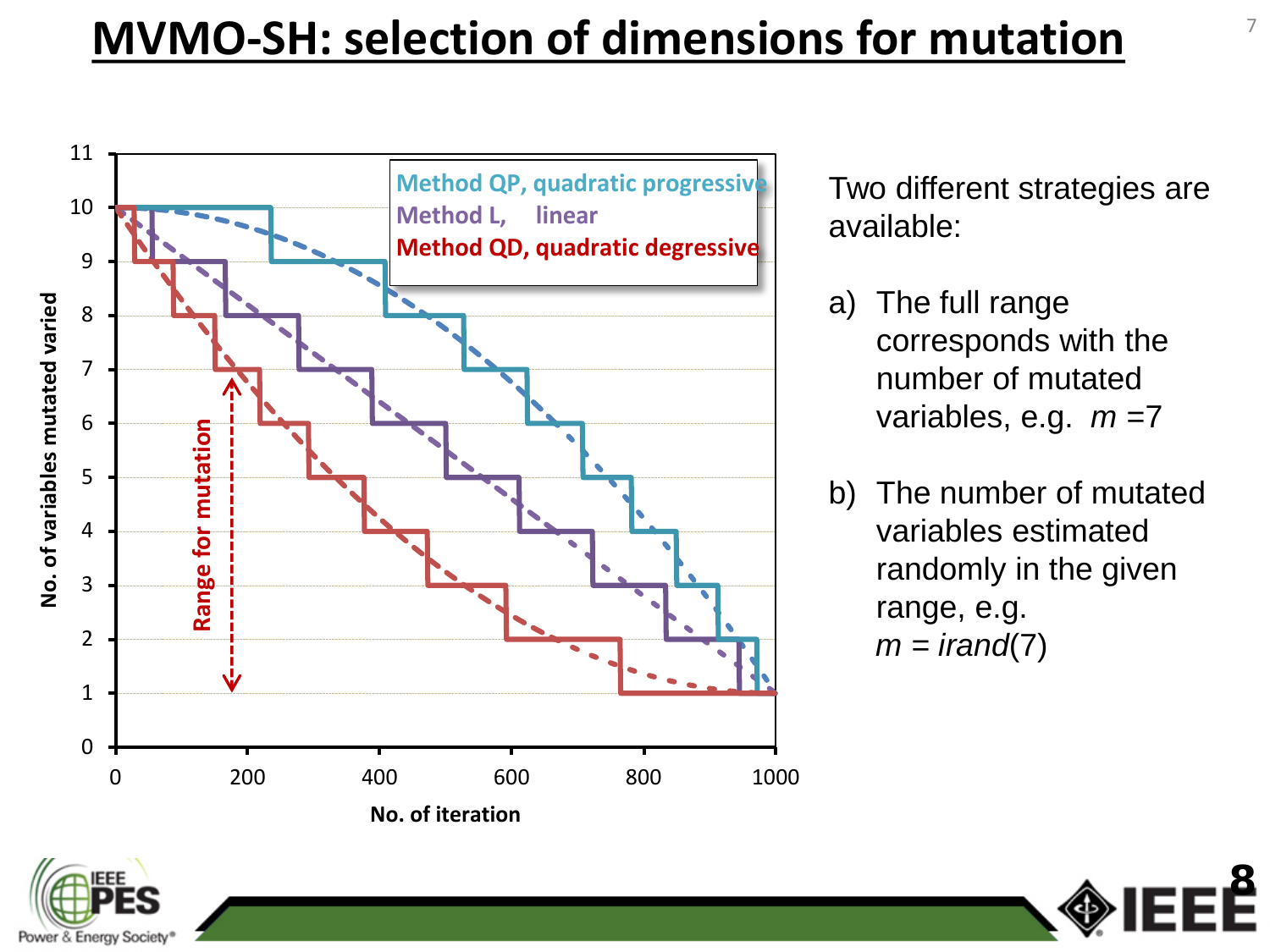# **MVMO-SH: selection of dimensions for mutation** <sup>8</sup>



Power & Energy So

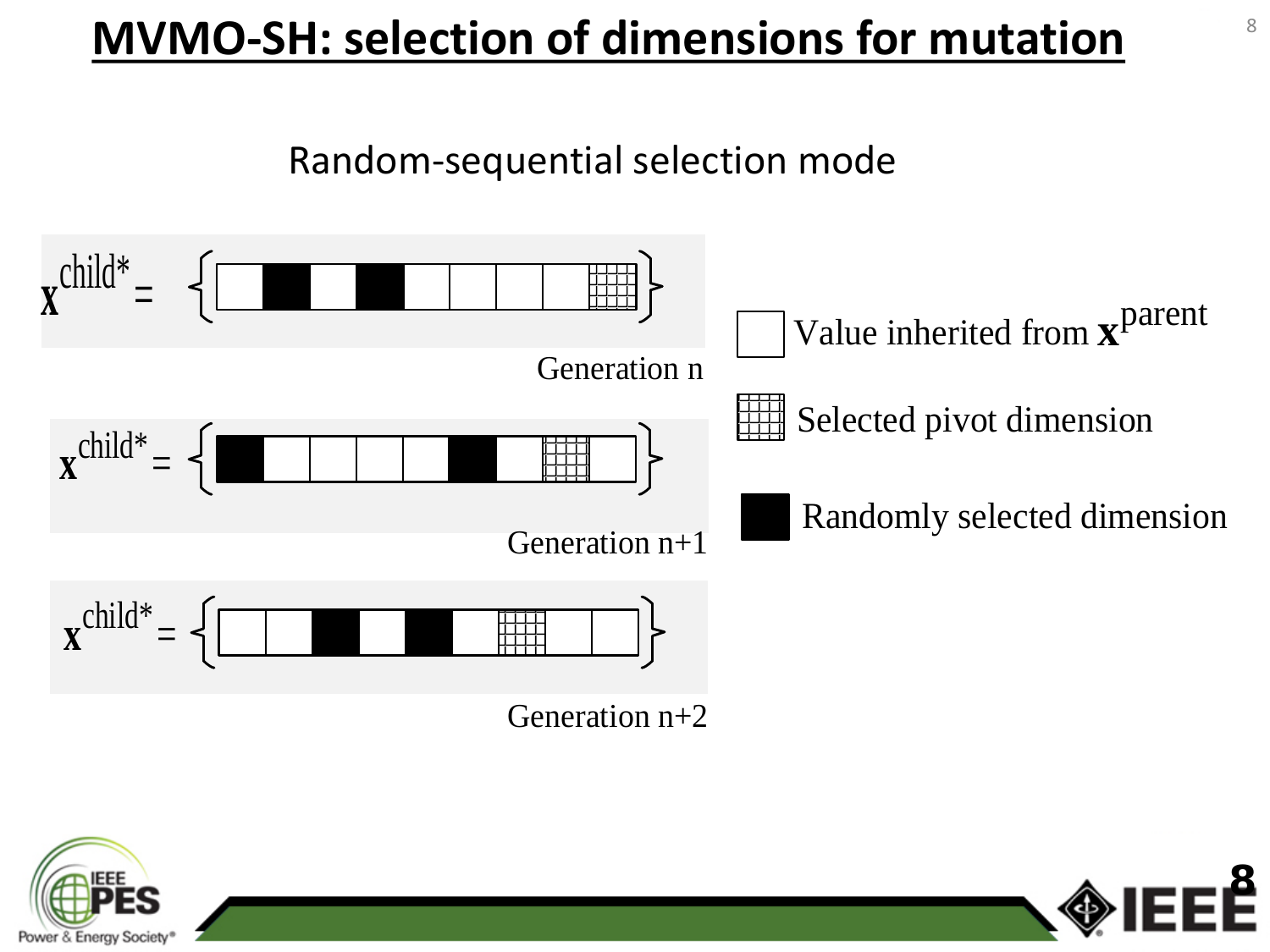# **MVMO-SH: mutation based on mapping function**



$$
h = \overline{x_i} \cdot (1 - e^{-x \cdot s_1}) + (1 - \overline{x_i}) \cdot e^{-(1 - x) \cdot s_2} \quad (2)
$$
  

$$
x_i = h_x + (1 - h_1 + h_0) \cdot x_i^* - h_0 \quad (3)
$$
  

$$
h_x = h(x = x_i^*)
$$
  

$$
h_0 = h(x = 0) \quad (4)
$$
  

$$
h_1 = h(x = 1)
$$

 $x_i^*$  and  $x_i$  in the range  $\begin{bmatrix} 0 & 1 \end{bmatrix}$ 



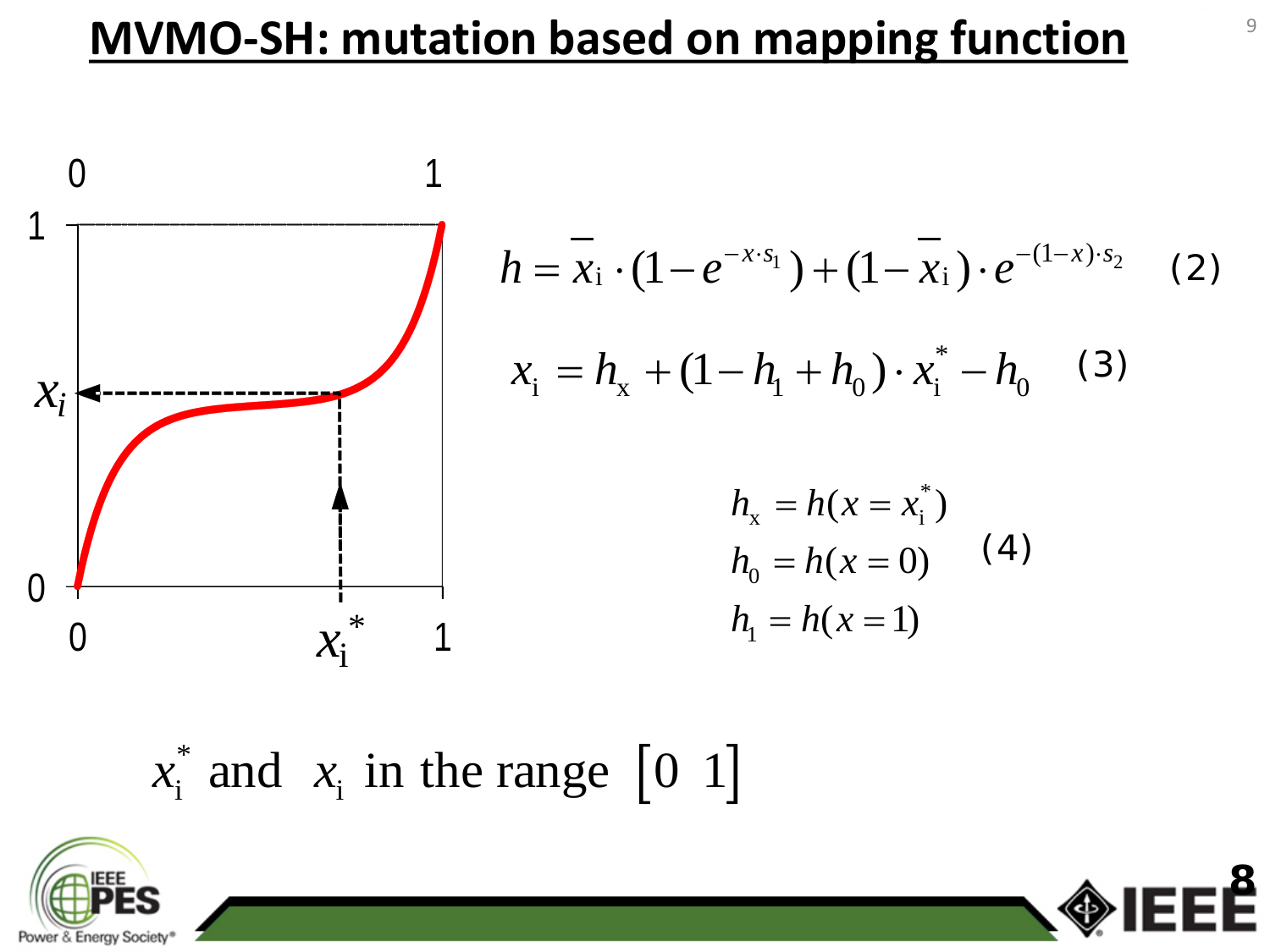#### **MVMO-SH: mapping function features** 10

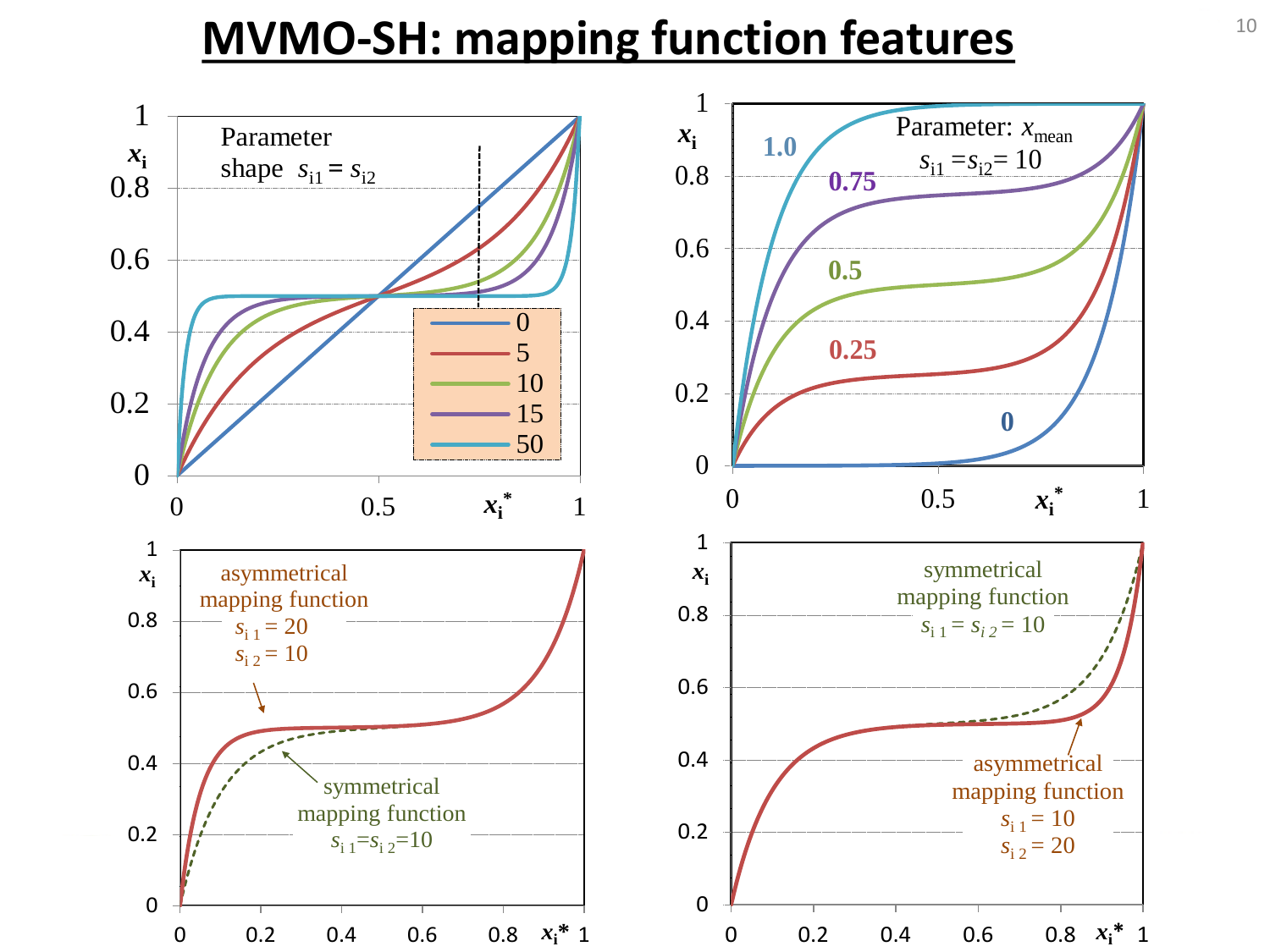# **MVMO-SH: assignment of shape and d-factors** <sup>11</sup>

 $\Delta d = (1 + \Delta d_0) + 2 \cdot \Delta d_0 \cdot (rand - 0.5)$  $s_{i1} = s_{i2} = s_i = -\ln(v_i) \cdot f_s$ if  $s_i > d_i$  $d_i = d_i \cdot \Delta d$  $d_i = d_i/\Delta d$  $s_{i1} = s_i$ ;  $s_{i2} = d_i$  $s_{i1} = d_i$ ;  $s_{i2} = s_i$ if  $s_i > 0$  then else end if if  $rand < 0.5$  then else end if end if (5)



d<sub>r</sub> is always oscillating around the shape  $s_r$  and is set to 1 in the initialization stage

 $\Delta d_0 \leq 0.4$ 

The d-factors remain dynamic with the mapping even the corresponding shape doesn't change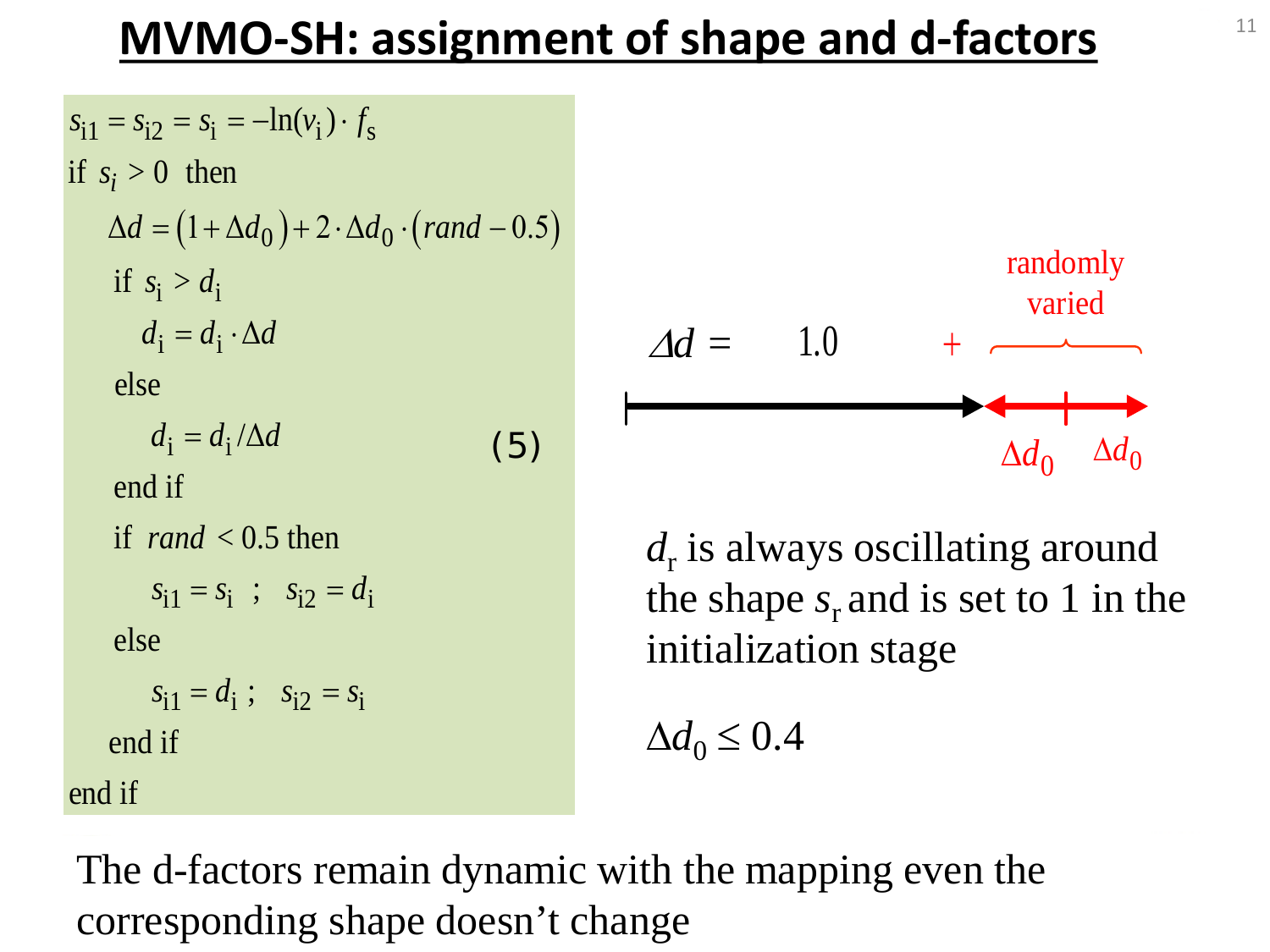# **MVMO-SH: assignment of shape and d-factors**

 $\Delta d = (1 + \Delta d_0) + 2 \cdot \Delta d_0 \cdot (rand - 0.5)$  $s_{i1} = s_{i2} = s_i = -\ln(v_i) \cdot f_s$ if  $s_i > d_i$  $d_i = d_i \cdot \Delta d$  $d_i = d_i/\Delta d$  $s_{i1} = s_i$ ;  $s_{i2} = d_i$  $s_{i1} = d_i$ ;  $s_{i2} = s_i$ if  $s_i > 0$  then else end if if  $rand < 0.5$  then else end if end if (5)





CEC2013 function F1, single particle MVMO without local search, *f*s=1.0, ∆*d*<sub>0</sub>=0.15